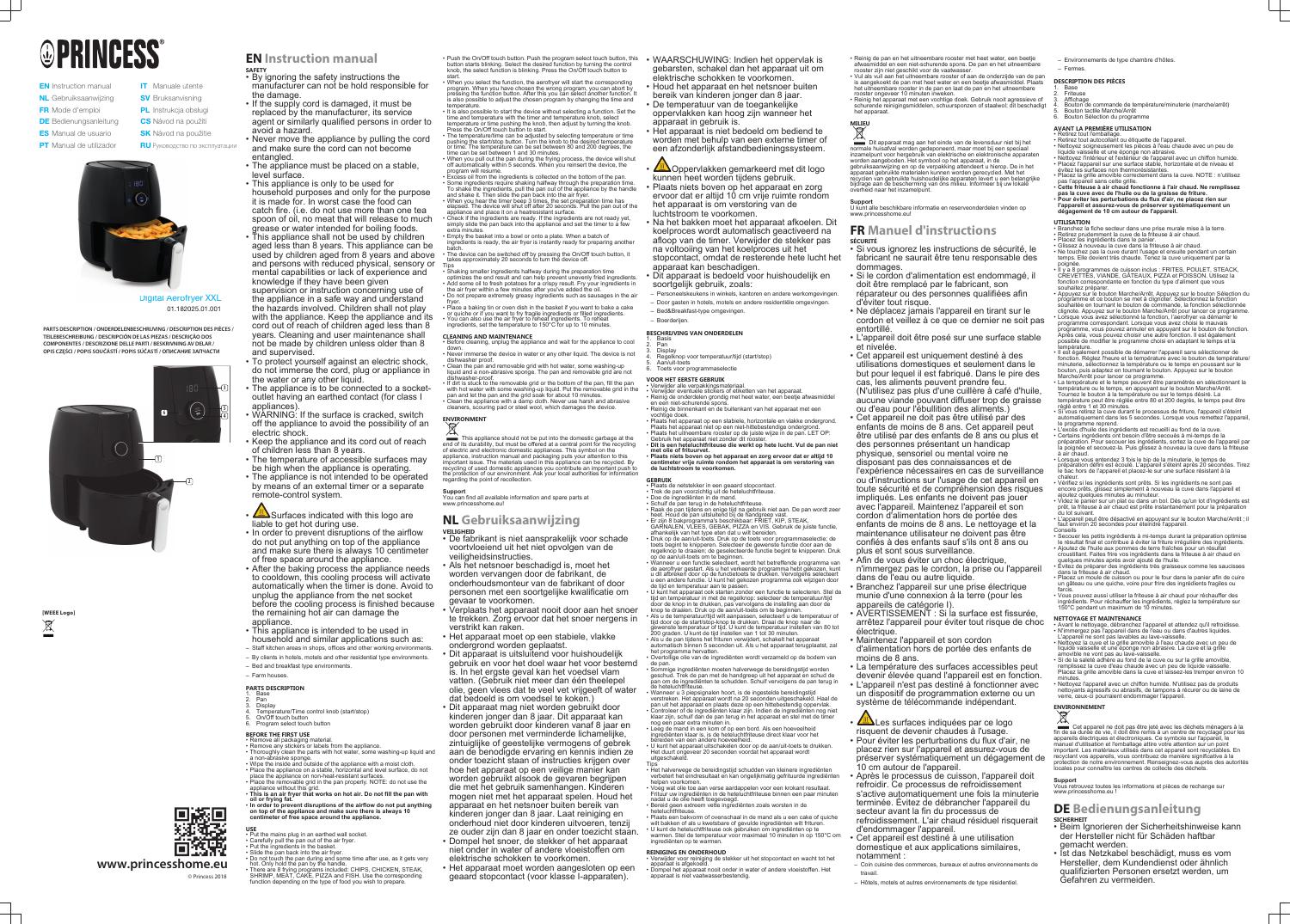- Bewegen Sie das Gerät niemals durch Ziehen am Kabel, und stellen Sie sicher, dass sich das Kabel nicht verwickelt.
- Das Gerät muss auf einer ebenen, stabilen Fläche platziert werden.
- Dieses Gerät darf nur für den Haushaltsgebrauch und nur für den Zweck benutzt werden, für den es hergestellt wurde. Im schlimmsten Fall kann sich das Essen entzünden. (Verwenden Sie nicht mehr als einen Teelöffel Öl, verwenden Sie kein Fleisch, das zu viel Fett auslässt oder Wasser, das zum Kochen von Speisen vorgesehen ist.)
- Dieses Gerät darf nicht von Kindern unter 8 Jahren verwendet werden. Dieses Gerät darf von Kindern ab 8 Jahren und von Personen mit eingeschränkten körperlichen, sensorischen oder geistigen Fähigkeiten oder einem Mangel an Erfahrung und Kenntnissen verwendet werden, sofern diese Personen beaufsichtigt oder über den sicheren Gebrauch des Geräts unterrichtet wurden und die damit verbundenen Gefahren verstanden haben. Kinder dürfen mit dem Gerät nicht spielen. Halten Sie das Gerät und sein Anschlusskabel außerhalb der Reichweite von Kindern unter 8 Jahren. Reinigungs- und Wartungsarbeiten dürfen nicht von Kindern vorgenommen werden, es sei denn, sie sind älter als 8 und werden beaufsichtigt.
- Tauchen Sie zum Schutz vor einem Stromschlag das Kabel, den Stecker oder das Gerät niemals in Wasser oder sonstige Flüssigkeiten.
- Dieses Gerät darf nur mit einer geerdeten Steckdose (für Klasse I Geräte) verbunden werden.
- ACHTUNG: Hat die Oberfläche einen Riss, schalten Sie das Gerät aus, um die Gefahr eines Stromschlags zu vermeiden.
- Halten Sie das Gerät und sein Anschlusskabel außerhalb der Reichweite von Kindern unter 8 Jahren.
- Die Temperatur der zugänglichen Oberflächen kann hoch sein, wenn das Gerät in Betrieb ist.
- Das Gerät darf nicht mit einem externen Timer oder einem separaten Fernbedienungssystem betrieben werden.
- **ALL**Oberflächen, die mit diesem Logo gekennzeichnet sind, können beim Gebrauch heiß werden.
- Legen Sie keine Gegenstände auf das Gerät und stellen Sie sicher, dass immer 10 Zentimeter Freiraum um das Gerät herum sind, damit die Luft ungehindert zirkulieren kann.
- Nach dem Backvorgang muss das Gerät abkühlen; dieser Abkühlvorgang wird automatisch aktiviert, wenn der Timer abgelaufen ist. Ziehen Sie nicht den Netzstecker aus der Netzsteckdose, bevor der Abkühlvorgang beendet ist, weil die sonst verbleibende heiße Luft das Gerät beschädigen kann.
- Dieses Gerät ist dazu bestimmt, im Haushalt und ähnlichen Anwendungen verwendet zu werden, wie beispielsweise:
- In Küchen für Mitarbeiter in Läden, Büros und anderen gewerblichen Bereichen.
- Von Kunden in Hotels, Motels und anderen Wohneinrichtungen.
- In Frühstückspensionen. – In Gutshäusern.
- **TEILEBESCHREIBUNG**

- 2. Pfanne Display
- 4. Temperatur/Zeit-Einstelltaste (Start/Stopp) 5. Ein/Aus-Taste
- **Programmauswahltaste**

#### 1. Basis

#### **VOR DER ERSTEN INBETRIEBNAHME**

- Entfernen Sie das gesamte Verpackungsmaterial. • Entfernen Sie die Aufkleber oder Schilder vom Gerät.
- Reinigen Sie die Teile gründlich mit heißem Wasser, etwas Spülmittel und einem nicht scheuernden Schwamm.
- Wischen Sie das Innere und das Äußere des Geräts mit einem feuchten Lappen. • Stellen Sie das Gerät auf einer stabilen, waagerechten und ebenen
- Fläche auf. Stellen Sie das Gerät nicht auf Oberflächen auf, die nicht hitzebeständig sind. • Setzen Sie den herausnehmbaren Korb richtig in die Wanne ein.
- HINWEIS: Verwenden Sie das Gerät nicht ohne diesen Korb.
- **Diese Friteuse arbeitet mit Heißluft. Füllen Sie die Wanne nicht mit Öl oder Frittierfett.** • **Legen Sie keine Gegenstände auf das Gerät und stellen Sie sicher, dass immer 10 Zentimeter Freiraum um das Gerät herum sind, damit die Luft ungehindert zirkulieren kann.**
- **GEBRAUCH**
- Stecken Sie den Netzstecker in eine geerdete Wandsteckdose. • Ziehen Sie die Wanne vorsichtig aus der Heißluftfriteuse heraus.
- Füllen Sie die Zutaten in den Korb.
- Schieben Sie die Wanne wieder in die Heißluftfriteuse.

Dieses Gerät darf am Ende seiner Lebenszeit nicht im Hausmüll entsorgt werden, sondern muss an einer Sammelstelle für das Recyceln von elektrischen und elektronischen Haushaltsgeräten abgegeben werden. Das Symbol auf dem Gerät, in der Bedienungsanleitung und auf der Verpackung macht Sie auf dieses wichtige Thema aufmerksam. Die in diesem Gerät verwendeten Materialien können recycelt werden. Durch das Recyceln gebrauchter Haushaltsgeräte leisten Sie einen wichtigen Beitrag zum Umweltschutz. Fragen Sie Ihre örtliche Behörde nach nformationen über eine Sammelstelle

#### $\cdot$   $\sqrt{\mathbb{L}\mathbb{L}}$  Las superficies indicadas con este logotipo pueden calentarse durante el uso.

- Berühren Sie die Wanne beim und kurze Zeit nach dem Gebrauch nicht, da sie sehr heiß wird. Halten Sie die Wanne nur am Handgriff fest.
- Das Gerät verfügt über 8 Frittierprogramme: POMMES FRITES, HÄHNCHEN, STEAK, GARNELEN, FLEISCH, KUCHEN, PIZZA und FISCH. Verwenden Sie je nach zuzubereitender Speise die entsprechende Funktionstaste.
- Drücken Sie die Ein/Aus-Taste. Drücken Sie die Programmauswahltaste; die Taste blinkt daraufhin. Wählen Sie die gewünschte Funktion mit der Auswahltaste. Die Funktion blinkt daraufhin. Drücken Sie die Ein/Aus-Taste, um das Gerät zu starten. • Wenn Sie auf die Funktionstaste drücken, startet die Heißluftfriteuse das entsprechende Programm. Falls Sie das falsche Programm gewählt haben, können Sie es durch Betätigen der Funktionstaste wieder abbrechen. Danach können Sie eine andere Funktion wählen. Es ist auch möglich, das gewählte Programm einzustellen, indem Sie die Zeit und Temperatur ändern.
- Es ist auch möglich, das Gerät zu starten, ohne eine Funktion zu wählen. Stellen Sie mit der Temperatur/Zeit-Einstelltaste die gewünschte Temperatur und Zeit ein, indem Sie die Taste drücken. Drücken Sie die Ein/Aus-Taste, um das Gerät zu starten.
- Temperatur/Zeit können durch Betätigen der Start/Stopp-Taste angepasst werden. Stellen Sie mit der Taste die gewünschte Temperatur oder Zeit ein. Die Temperatur kann zwischen 80 und 200 Grad eingestellt werden, die Zeit zwischen 1 und 30 Minuten. • Wenn Sie die Pfanne während des Frittiervorgangs herausziehen, schaltet das Gerät innerhalb von 5 Sekunden automatisch ab. Wenn Sie
- sie wieder einsetzen, wird das Programm fortgesetzt. • Das überschüssige Öl aus dem Inhalt wird unten in der Wanne gesammelt. • Bei einigen Zutaten ist es erforderlich, die Wanne bei der Hälfte der
- Zubereitungszeit zu schütteln. Um die Zutaten zu schütteln, ziehen Sie die Wanne am Handgriff aus dem Gerät heraus und schütteln Sie sie. Dann schieben Sie die Pfanne zurück in die Heißluftfriteuse.
- Wenn der Timer 3 Mal einen Signalton abgibt, ist die eingestellte Zubereitungszeit abgelaufen. Das Gerät schaltet nach 20 Sekunden ab. Ziehen Sie die Pfanne aus dem Gerät heraus und stellen Sie sie auf eine hitzebeständige Oberfläche. • Prüfen Sie, ob der Inhalt fertig ist. Falls der Inhalt noch nicht fertig ist,
- schieben Sie die Wanne einfach wieder in das Gerät hinein und stellen Sie den Timer einige Minuten länger ein. • Entleeren Sie den Korb in einer Schüssel oder auf einem Teller. Wenn
- eine Ladung fertig ist, ist die Heißluftfriteuse sofort zur Zubereitung der nächsten Ladung bereit. • Um das Gerät auszuschalten, drücken Sie die Ein/Aus-Taste. Es dauert
- ca. 20 Sekunden, bis sich das Gerät ausschaltet.
- Tipps Das Schütteln von kleineren Zutaten während der Zubereitungszeit verbessert das Endergebnis und kann dazu beitragen, einen ungleichmäßig frittierten Inhalt zu vermeiden.
- Geben Sie den frischen Kartoffeln etwas Öl hinzu; so wird das Ergebnis knuspriger. Frittieren Sie den Inhalt in der Friteuse noch einige Minuten, nachdem Sie das Öl hinzugegeben haben.
- Bereiten Sie keine sehr fettigen Zutaten wie beispielsweise Saucen in der Heißluftfriteuse zu. • Legen Sie eine Backform oder Ofengeschirr in den Korb, falls Sie einen
- Kuchen oder Quiche backen wollen oder falls Sie zerbrechliche oder gefüllte Zutaten frittieren wollen.
- Sie können die Heißluftfriteuse auch zum Aufwärmen des Inhalts verwenden. Um den Inhalt aufzuwärmen, stellen Sie die Temperatur bis zu 10 Minuten auf 150°C.

- 2. Cubeta
- **Visor** Mando de control de temperatura/tiempo (inicio/parada)
- 5. Botón táctil de encendido/apagado Botón táctil de selección de programa

- Inserte el enchufe de red en un enchufe con toma de tierra.
- Saque con cuidado la cubeta de la freidora de aire. • Ponga los ingredientes en la cesta.
- Vuelva a introducir la cubeta en la freidora de aire.
- No toque la cubeta durante el uso y un tiempo después del uso, ya que se calienta mucho. Sujete la cubeta solo por el asa. Se incluyen 8 programas de fritura: PATATAS, POLLO, BISTEC.
- GAMBAS, CARNE, BIZCOCHO, PIZZA y PESCADO. Utilice la función
- correspondiente según el tipo de alimento que desea preparar. Pulse el botón táctil de encendido/apagado selección de programa; el botón comenzará a parpadear. Seleccione la función deseada girando el mando de control; la función seleccionada parpadeará. Pulse el botón táctil de encendido/apagado para poner el
- dispositivo en funcionamiento. • Cuando seleccione la función, la freidora de aire iniciará el programa correspondiente. Si selecciona el programa equivocado, puede interrumpirlo pulsando el botón de función. A continuación, puede seleccionar otra función. También es posible ajustar el programa
- seleccionado cambiando el tiempo y la temperatura. • También es posible encender el dispositivo sin seleccionar una función. Ajuste el tiempo y la temperatura con el mando del temporizador y de temperatura, seleccione la temperatura o el tiempo pulsando el botón y ajústelos girando el mando. Pulse el botón táctil de encendido/apagado para poner el dispositivo en funcionamiento.
- La temperatura y el tiempo se pueden ajustar seleccionándolos y pulsando el botón de inicio/parada. Gire el mando hasta la temperatura o el tiempo deseados. La temperatura puede ajustarse entre 80 y 200
- grados, y el tiempo entre 1 y 30 minutos. • Cuando saca la cubeta durante el proceso de fritura, el dispositivo se apaga automáticamente en 5 segundos. Cuando vuelve a introducir el ispositivo, el programa se reanuda

#### **REINIGUNG UND PFLEGE**

- Ziehen Sie vor der Reinigung den Netzstecker und warten Sie, bis das Gerät abgekühlt ist. Tauchen Sie das Gerät niemals in Wasser oder andere Flüssigkeiten
- Das Gerät ist nicht spülmaschinenfest. • Reinigen Sie die Wanne und den herausnehmbaren Korb mit heißem Wasser, etwas Spülmittel und einem nicht scheuernden Schwamm. Die
- Wanne und der herausnehmbare Korb sind nicht spülmaschinengeeignet. • Falls Schmutz am herausnehmbaren Korb oder dem Wannenboden
- festklebt, füllen Sie die Wanne mit heißem Wasser und etwas Spülmittel. Stellen Sie den herausnehmbaren Korb in die Wanne und lassen Sie die Wanne und den Korb ca. 10 Minuten lang einweichen. • Reinigen Sie das Gerät mit einem feuchten Tuch. Verwenden Sie
- niemals scharfe oder scheuernde Reiniger, Topfreiniger oder Stahlwolle. Dies würde das Gerät beschädigen.

Consejos • Se recomienda agitar los ingredientes de pequeño tamaño durante el tiempo de preparación para optimizar el resultado final y evitar edientes fritos de forma irregular.

## **UMWELT**

**Support** Sämtliche verfügbaren Informationen und Ersatzteile finden Sie unter www.princesshome.eu!

#### **ES Manual de instrucciones SEGURIDAD**

- Si ignora las instrucciones de seguridad, eximirá al fabricante de toda responsabilidad por posibles daños.
- Si el cable de alimentación está dañado, corresponde al fabricante, al representante o a una persona de cualificación similar su reemplazo para evitar peligros.
- Nunca mueva el aparato tirando del cable y asegúrese de que no se pueda enredar con el cable.
- El aparato debe colocarse sobre una superficie estable y nivelada.
- Este aparato se debe utilizar únicamente para el uso doméstico y sólo para las funciones para las que se ha diseñado. En el peor de los casos, los alimentos pueden prenderse. (No utilice más de una cucharadita de aceite, ninguna carne que suelte demasiada grasa o agua para hervir alimentos.)
- Este aparato no debe ser utilizado por niños menores de 8 años. Este aparato puede ser utilizado por niños a partir de los 8 años y por personas con capacidades físicas, sensoriales o mentales reducidas, o que no tengan experiencia ni conocimientos, sin son supervisados o instruidos en el uso del aparato de forma segura y entienden los riesgos

As superfícies com este logótipo poderão aquecer durante a utilização.

implicados. Los niños no pueden jugar con el aparato. Mantenga el aparato y el cable fuera del alcance de los niños menores de 8 años. Los niños no podrán realizar la limpieza ni el mantenimiento reservado al usuario a menos que tengan más de 8 años y cuenten con supervisión.

> 3. Visor 4. Botão de controlo da temperatura/tempo (start/stop) Botão de toque para ligar/desliga Botão de toque para selecionar o programa

- Para protegerse contra una descarga eléctrica, no sumerja el cable, el enchufe ni el aparato en el agua o cualquier otro líquido.
- Este aparato debe enchufarse a una toma de pared conectada a tierra (para aparatos de clase I).
- ADVERTENCIA: Si la superficie está agrietada, apague el aparato para evitar la posibilidad de una descarga eléctrica.
- Mantenga el aparato y el cable fuera del alcance de los niños menores de 8 años.
- La temperatura de las superficies accesibles puede ser elevada cuando funcione el aparato.
- El aparato no está diseñado para usarse mediante un temporizador externo o un sistema de control remoto independiente.

- Retire todo o material de embalager • Retire quaisquer autocolantes ou etiquetas do aparelho. • Limpe minuciosamente as peças com água quente, algum detergente e uma esponja não abrasiva.
- Limpe o interior e o exterior do aparelho com um pano húmido. • Coloque o aparelho sobre uma superfície estável, horizontal e nivelada, não coloque o aparelho sobre superfícies não resistentes ao calor.
- Coloque a grelha amovível corretamente na cuba. NOTA: não utilize o aparelho sem esta grelha. • **Esta é uma fritadeira sem óleo que funciona com ar quente. Não encha a cuba com óleo ou gordura.**
- **De modo a manter livre o fluxo de ar, não coloque objetos em cima do aparelho e certifique-se de que existe sempre 10 cm de espaço à volta do mesmo.**
- Para evitar obstrucciones en el flujo de aire, no ponga nada encima del aparato y asegúrese de que haya siempre 10 cm de espacio libre alrededor del aparato.
- Tras el proceso de horneado, el aparato necesita enfriarse. Este proceso de enfriamiento se activará automáticamente cuando el temporizador haya terminado. Evite desenchufar el aparato de la toma de red antes de que haya finalizado el proceso de enfriamiento ya que el aire caliente restante puede producir daños en el aparato.
- Este aparato se ha diseñado para el uso en el hogar y en aplicaciones similares, tales como: – Zonas de cocina para el personal en tiendas, oficinas y otros entornos de trabajo.
- Clientes en hoteles, moteles y otros entornos de tipo residencial.
- Entornos de tipo casa de huéspedes.
- Granjas.

#### **DESCRIPCIÓN DE LAS PIEZAS** 1. Base

#### **ANTES DEL PRIMER USO**

- Retire todo el material de embalaje. • Retire los adhesivos o etiquetas del aparato.
- Limpie bien las piezas con agua caliente, un poco de detergente y una esponja no abrasiva.
- Limpie el interior y el exterior del aparato con un paño húmedo. • Coloque el aparato sobre una superficie estable, horizontal y nivelada; no coloque el aparato sobre superficies no resistentes al calor. • Coloque la rejilla desmontable en la cubeta correctamente. NOTA: no
- tilice el aparato sin esta rejilla. • **Esta es una freidora de aire que funciona con aire caliente. No llene la cubeta con aceite o grasa para freír.**
- **Para evitar obstrucciones en el flujo de aire, no ponga nada encima del aparato y asegúrese de que haya siempre 10 centímetros de espacio libre alrededor del aparato.**

#### **USO**

Encontra todas as informações e peças de substituição disponíveis em www.princesshome.eu!

Lumbus Le superfici indicate da questo simbolo possono diventare molto calde durante l'uso. • Per evitare interruzioni del flusso d'aria, non collocare niente sopra l'apparecchio e verificare che vi siano sempre 10 cm di spazio libero attorno all'apparecchio.

• El exceso de aceite de los ingredientes se recoge en la parte inferior de

la cubeta.

reidora de aire

- 1. Base 2. Contenitore
- **Display**
- 4. Manopola di regolazione della temperatura/tempo (start/stop)
- 5. Tasto a sfioramento Accensione/spegnimento Tasto a sfioramento di selezione programma

• Algunos ingredientes deben agitarse transcurrida la mitad del tiempo de preparación. Para agitar los ingredientes, saque la cubeta del aparato por el asa y agítela. Posteriormente, vuelva a introducir la cubeta en la

• Una vez que ha transcurrido el tiempo de preparación ajustado, suena 3 veces el pitido del temporizador. El dispositivo se apagará tras 20 segundos. Saque la cubeta del aparato y colóquela sobre una superficie

resistente al calor.

• Compruebe si los ingredientes están listos. Si los ingredientes aún no están listos, simplemente vuelva a introducir la cubeta en el aparato y

ajuste el temporizador algunos minutos más.

• Vacíe la cesta sobre una fuente o un plato. Cuando un lote de ingredientes esté listo, la freidora de aire está lista al instante para

preparar otro lote.

• Para apagar el dispositivo, pulse el botón táctil de encendido/apagado; el dispositivo tarda aproximadamente 20 segundos en apagarse.

• Añada un poco de aceite a las patatas frescas para obtener un resultado crujiente. Fría los ingredientes en la freidora de aire unos minutos después de haber añadido el aceite.

- No prepare ingredientes extremadamente grasientos como salchichas en la freidora de aceite. • Coloque un molde de horneado o plato para horno en la cesta si desea hornear un bizcocho o quiche o si desea freír ingredientes frágiles o
- rellenos. • También puede utilizar la freidora de aire para recalentar ingredientes. Para recalentar ingredientes, ajuste la temperatura hasta 150°C durante

10 minutos.

#### **LIMPIEZA Y MANTENIMIENTO**

• Antes de limpiar, desenchufe el aparato y espere a que el aparato se enfríe.

• No sumerja nunca el aparato en agua o cualquier otro líquido. El

- aparato no se puede lavar en el lavavajillas.  $\cdot$  Limpie la cubeta y la rejilla desmontable con agua caliente, un poco de detergente y una esponja no abrasiva. La cubeta y la rejilla desmontable
- no pueden lavarse en lavavajillas. • Si la suciedad se adhiere a la rejilla desmontable o al fondo de la cubeta, llene la cubeta de agua caliente con un poco de detergente.
- Introduzca la rejilla desmontable en la cubeta y deje que la cubeta y la rejilla estén en remojo durante 10 minutos. • Limpie el aparato con un paño húmedo. No utilice productos de limpieza
- abrasivos o fuertes, estropajos o lana metálica porque se podría dañar el aparato.

#### **MEDIO AMBIENTE**

Este aparato no debe desecharse con la basura doméstica al final de su vida útil, sino que se debe entregar en un punto de recogida para el reciclaje de aparatos eléctricos y electrónicos. Este símbolo en el aparato, manual de instrucciones y embalaje quiere atraer su atención sobre esta importante cuestión. Los materiales utilizados en este aparato se pueden reciclar. Mediante el reciclaje de electrodomésticos, usted contribuye a fomentar la protección del medioambiente. Solicite más información sobre los puntos de recogida a las autoridades locales.

**Soporte** Puede encontrar toda la información y recambios en

www.princesshome.eu

#### **PT Manual de Instruções SEGURANÇA**

• Se não seguir as instruções de segurança, o fabricante não pode ser considerado responsável pelo danos.

• Se o cabo de alimentação estiver danificado, deve ser substituído pelo fabricante, o seu representante de assistência técnica ou alguém com qualificações semelhantes para evitar perigos.

• Nunca desloque o aparelho puxando pelo cabo e certifique-se de que este nunca fica preso. • O aparelho deve ser colocado numa superfície plana e estável.

• Este aparelho destina-se apenas a utilização doméstica e para os fins para os quais foi concebido. No pior dos casos, a comida poderá incendiar-se. (Não utilize mais do que uma colher de chá de óleo, não cozinhe carne que liberte muita gordura nem utilize água para cozinhar alimentos.)

• Este aparelho não deve ser utilizado por crianças com idades compreendidas entre menos de 8 anos. Este aparelho pode ser utilizado por crianças com mais de 8 anos e por pessoas com capacidades físicas, sensoriais ou mentais reduzidas, assim como com falta de experiência e conhecimentos, caso sejam supervisionadas ou instruídas sobre como

utilizar o aparelho de modo seguro e compreendam os riscos envolvidos. As crianças não devem brincar com o aparelho. Mantenha o aparelho e respetivo cabo fora do alcance de crianças com idade inferior a 8 anos. A limpeza e manutenção não devem ser realizadas por crianças a não ser que tenham mais de 8 anos e sejam supervisionadas. • Para se proteger contra choques elétricos, não

mergulhe o cabo, a ficha nem o aparelho em água ou qualquer outro líquido. • O aparelho deverá ser ligado a uma saída de

tomada com contacto de terra (para aparelhos de classe I).

• AVISO: Se a superfície estiver rachada, desligue o aparelho para evitar a possibilidade de choque eléctrico.

• Mantenha o aparelho e respectivo cabo fora do alcance de crianças com menos de 8 anos. • A temperatura das superfícies acessíveis poderá ser elevada quando o aparelho está em

funcionamento. • O aparelho não se destina a ser operado

através de um sistema de temporizador externo ou de controlo remoto à parte.

- De modo a manter livre o fluxo de ar, não coloque objetos em cima do aparelho e certifique-se de que existe sempre 10 cm de espaço à volta do mesmo.
- Após o processo de cozedura, o aparelho tem de arrefecer, sendo este processo de arrefecimento ativado automaticamente depois de atingido o tempo do temporizador. Evite desligar a ficha do aparelho da tomada antes de ser concluído o processo de arrefecimento, uma vez que o ar quente restante pode danificar o aparelho.
- Este aparelho destina-se a ser usado em aplicações domésticas e semelhantes tais como:
- Zonas de cozinha profissional em lojas, escritórios e outros ambientes de trabalho.
- Por clientes de hotéis, motéis e outros ambientes de tipo residencial.
- Ambientes de dormida e pequeno almoço.
- Quintas.

#### **DESCRIÇÃO DAS PEÇAS**

1. Base 2. Cuba

#### **ANTES DA PRIMEIRA UTILIZAÇÃO**

#### **UTILIZAÇÃO**

- Ligue a ficha de alimentação a uma tomada de parede com proteção
- terra. Retire cuidadosamente a cuba da fritadeira.
- Coloque os alimentos no cesto. • Volte a colocar a cuba na fritadeira.
- Não toque na cuba durante e algum tempo após a utilização, pois aquece muito. Segure a cuba apenas pela pega. • Inclui 8 programas de fritura: BATATAS FRITAS, FRANGO, BIFE, CAMARÕES, CARNE, BOLO, PIZA e PEIXE. Use a função
- correspondente ao tipo de alimento que pretende preparar. • Prima o botão ligar/desligar. Prima o botão de seleção do programa, este começará a piscar. Selecione a função desejada rodando o botão de controlo; a função selecionada está a piscar. Prima o botão ligar/ desligar para começa
- Quando seleciona a função, a aero-fritadeira inicia o respetivo programa. Se tiver escolhido o programa errado, pode cancelá-lo premindo o botão de função. Poderá depois escolher uma outra função. Pode também ajustar o programa escolhido, alterando o tempo e a temperatura.
- Também pode iniciar o aparelho sem selecionar uma função. Programe o tempo e a temperatura com o botão do temporizador e da temperatura; selecione a temperatura ou o tempo premindo o botão, e depois ajuste-os rodando o botão. Prima o botão ligar/desligar para começar.
- A temperatura/tempo podem ser ajustados selecionando a temperatura ou tempo com o botão start/stop. Rode o botão para a temperatura ou tempo desejados. A temperatura pode ser regulada entre 80 e 200 graus, o tempo pode ser programado entre 1 e 30 minutos.
- Se retirar a cuba durante o processo de fritura, o aparelho desligar-se-á automaticamente após 5 segundos. Ao recolocar a cuba, o programa será retomado • O excesso de óleo dos alimentos é recolhido no fundo da cuba.
- Para alguns alimentos é necessário agitar a meio do tempo de preparação. Para agitar os alimentos, retire a cuba do aparelho segurando na pega e agite-a. De seguida, volte a colocar a cuba na fritadeira sem óleo.
- Se ouvir o temporizador apitar 3 vezes, isso significa que terminou o tempo de preparação programado. O aparelho irá desligar-se após 20 segundos. Retire a cuba do aparelho e coloque-a sobre uma superfície resistente ao calor.
- Verifique se os alimentos estão prontos. Se os alimentos ainda não estiverem prontos, basta voltar a colocar a cuba no aparelho e regular o temporizador para mais alguns minutos.
- Esvazie o cesto para uma travessa ou um prato. Assim que um lote de alimentos esteja pronto, a fritadeira está imediatamente pronta para preparar um outro lote.
- O aparelho pode ser desligado premindo o botão ligar/desligar; demora cerca de 20 segundos a desliga Sugestões
- Agitar alimentos de menores dimensões durante o tempo de preparação otimiza o resultado final e pode ajudar a evitar a fritura não uniforme dos alimentos
- Adicione algum óleo a batatas cruas para obter um resultado crocante. Frite os alimentos na fritadeira sem óleo alguns minutos depois de ter adicionado o óleo.
- Não prepare alimentos extremamente gordurosos como, por exemplo, salsichas, na fritadeira sem óleo. • Coloque uma assadeira ou um tabuleiro de forno no cesto se pretender
- cozinhar um bolo ou uma quiche ou se pretender fritar alimentos frágeis ou recheados.
- Pode também utilizar a fritadeira para reaquecer alimentos. Para reaquecer alimentos, regule a temperatura para 150°C durante até 10 minutos.

#### **LIMPEZA E MANUTENÇÃO**

- Antes de limpar, desligue o aparelho da tomada e aguarde até
- arrefecer. • Nunca mergulhe o aparelho na água ou noutro líquido qualquer. O
- aparelho não pode ser colocado na máquina de lavar louça. • Limpe a cuba e a grelha amovível com água quente, algum detergente e uma esponja não abrasiva. A cuba e a grelha amovível não podem
- ser lavadas na máquina de lavar louça. • Se existir sujidade presa na grelha amovível ou no fundo da cuba, encha a cuba com água quente e algum detergente. Coloque a grelha
- amovível dentro da cuba e deixe a cuba e a grelha amolecer durante 10 minutos. • Limpe o aparelho com um pano húmido. Nunca use produtos de limpeza agressivos e abrasivos, esfregões de metal ou palha de aço, que danifica o dispositivo.

## **AMBIENTE**

Este aparelho não deve ser depositado no lixo doméstico no fim da sua vida útil, mas deve ser entregue num ponto central de reciclagem de aparelhos domésticos elétricos e eletrónicos. Este símbolo indicado no aparelho, no manual de instruções e na embalagem chama a sua atenção para a importância desta questão. Os materiais utilizados neste aparelho podem ser reciclados. Ao reciclar aparelhos domésticos usados, está a contribuir de forma significativa para a proteção do nosso ambiente. Solicite às autoridades locais informações relativas aos pontos de recolha.

#### **Assistência**

#### **IT Istruzioni per l'uso SICUREZZA**

- Il produttore non è responsabile di eventuali danni e lesioni conseguenti alla mancata osservanza delle istruzioni di sicurezza.
- Se il cavo di alimentazione è danneggiato, deve essere sostituito dal produttore, da un addetto all'assistenza o da personale con qualifiche analoghe per evitare rischi.
- Non spostare mai l'apparecchio tirandolo per il cavo e controllare che il cavo non possa rimanere impigliato.
- Collocare l'apparecchio su una superficie stabile e piana.
- Questo apparecchio è destinato a un uso esclusivamente domestico e deve essere utilizzato soltanto per gli scopi previsti. Nel caso peggiore gli alimenti possono prendere fuoco. (Non usare una quantità di olio superiore a un cucchiaino da tè, carne che possa rilasciare troppo grasso o acqua per bollire i cibi.)
- L'apparecchio non deve essere utilizzato da bambini di età inferiore agli 8 anni. L'apparecchio può essere utilizzato da bambini di almeno 8 anni e da persone con ridotte capacità fisiche, sensoriali o mentali oppure senza la necessaria pratica ed esperienza sotto la supervisione di un adulto o dopo aver ricevuto adeguate istruzioni sull'uso in sicurezza dell'apparecchio e aver compreso i possibili rischi. I bambini non devono giocare con l'apparecchio. Mantenere l'apparecchio e il relativo cavo fuori dalla portata dei bambini di età inferiore agli 8 anni. I bambini non devono eseguire interventi di manutenzione e pulizia almeno che non abbiano più di 8 anni e non siano controllati.
- Per proteggersi dalle scosse elettriche, non immergere il cavo, la spina o l'apparecchio nell'acqua né in qualsiasi altro liquido.
- L'apparecchio deve essere collegato a una presa di rete dotata di messa a terra (per elettrodomestici di classe I).
- AVVERTENZA: Se la superficie è incrinata, spegnere l'apparecchio per evitare possibili scosse elettriche.
- Mantenere l'apparecchio e il relativo cavo fuori dalla portata di bambini di età inferiore agli 8 anni.
- La temperatura delle superfici accessibili può essere alta quando l'apparecchio è in funzione.
- L'apparecchio non è progettato per essere azionato tramite un timer esterno o un sistema di telecomando separato.

- Dopo la cottura, l'apparecchio deve raffreddarsi; tale processo di raffreddamento si attiva automaticamente allo scadere del tempo impostato sul timer. Evitare di scollegare l'apparecchio dalla presa di rete prima del termine del processo di raffreddamento perché l'aria calda residua può danneggiare l'apparecchio.
- Questo apparecchio è concepito per uso domestico e applicazioni simili come:
- Aree cucine per il personale in negozi, uffici e altri ambienti lavorativi. – Per i clienti in hotel, motel e altri ambienti di tipo residenziale.
- Ambienti di tipo Bed and breakfast.
- Fattorie.

#### **DESCRIZIONE DELLE PARTI**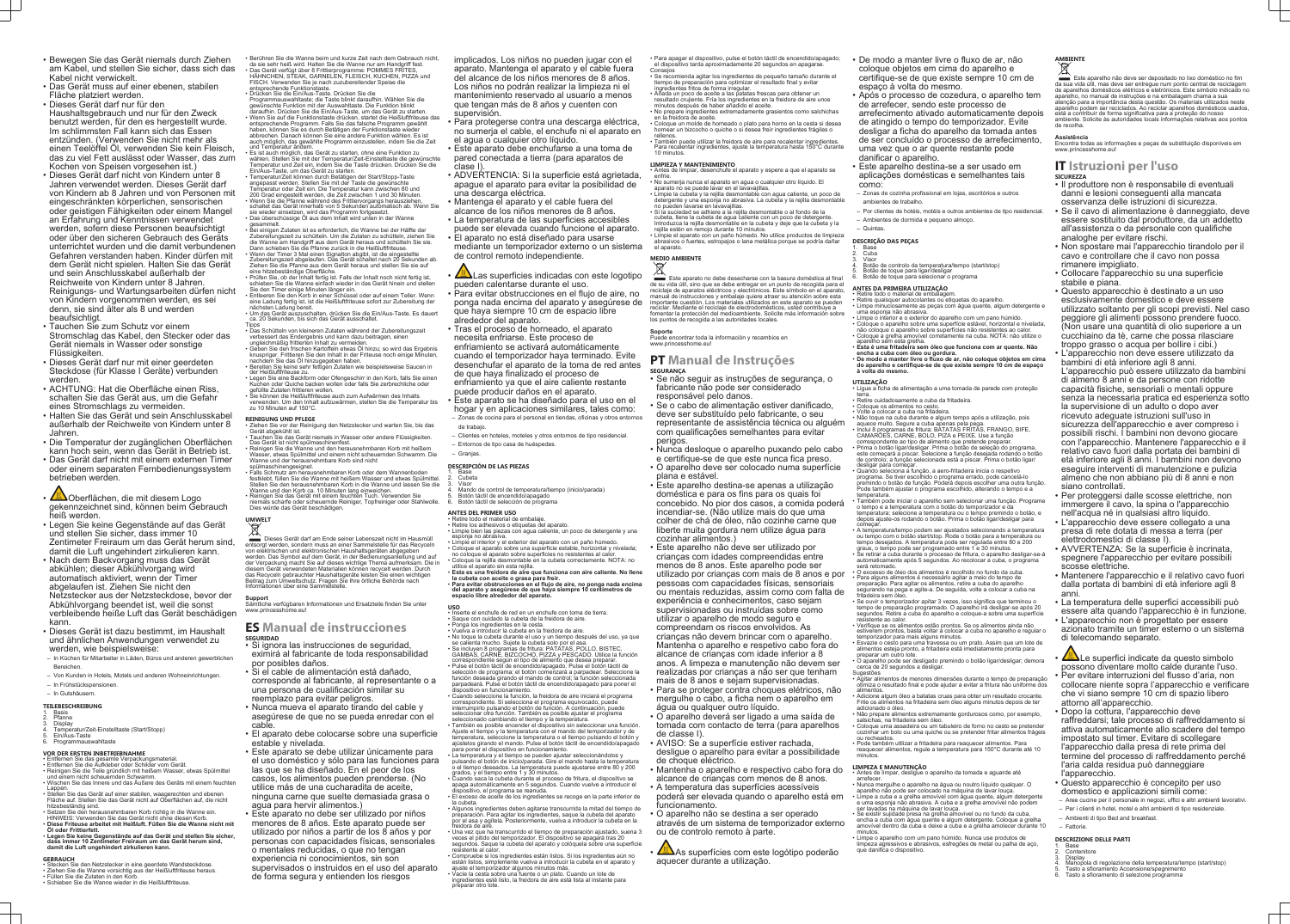# **OPRINCESS**

- **EN** Instruction manual NL Gebruiksaanwijzing FR Mode d'emploi **DE** Bedienungsanleitung
- **ES** Manual de usuario
- **PT** Manual de utilizador
- **SV** Bruksanvisning
- PL Instrukcja obsługi

**IT** Manuale utente

- **CS** Návod na použití **SK** Návod na použitie
- 
- **RU** Руководство по эксплуатации
- 

Digital Aerofryer XXL Aerofr 01.182025.01.001

**[WEEE Logo]**  $\boxtimes$ 



**PARTS DESCRIPTION / ONDERDELENBESCHRIJVING / DESCRIPTION DES PIÈCES / TEILEBESCHREIBUNG / DESCRIPCIÓN DE LAS PIEZAS / DESCRIÇÃO DOS COMPONENTES / DESCRIZIONE DELLE PARTI / BESKRIVNING AV DELAR / OPIS CZĘŚCI / POPIS SOUČÁSTÍ / POPIS SÚČASTÍ / ОПИСАНИЕ ЗАПЧАСТИ**

**www.princesshome.eu**

© Princess 2018

回游<br>数数

#### **PRIMA DEL PRIMO UTILIZZO** • Rimuovere tutto l'imballaggio.

- Rimuovere tutti gli adesivi o le etichette dall'apparecchio. • Lavare a fondo le parti in acqua calda con sapone liquido e una spugna non abrasiva.
- Pulire l'interno e l'esterno dell'apparecchio con un panno umido. • Posizionare l'apparecchio su una superficie stabile, piana e regolare, non collocare l'apparecchio su superfici non resistenti al calore.
- Collocare correttamente la griglia rimovibile nel contenitore. NOTA: non utilizzare l'apparecchio senza questa griglia.
- **Questa friggitrice ad aria funziona con aria calda. Non riempire il contenitore con olio o grasso.**
- **Per evitare interruzioni del flusso d'aria, non collocare niente sopra l'apparecchio e verificare che vi siano sempre 10 cm di spazio libero attorno all'apparecchio.**
- **USO** Collegare la spina a una presa a parete dotata di messa a terra. • Estrarre con attenzione il contenitore dalla friggitrice ad aria.
- Introdurre la pietanza nel cestello. • Reinserire il contenitore nella friggitrice ad aria.
- Non toccare il contenitore durante e per un certo tempo dopo l'uso, dato che diventa molto caldo. Sostenere il contenitore esclusivamente per il manico. • Sono inclusi otto (8) programmi di frittura: PATATINE, POLLO, BISTECCA, GAMBERETTI, CARNE, PIZZA e PESCE. Utilizzare il
- tasto della funzione corrispondente in base al tipo di alimento che si desidera preparare. • Premere il tasto a sfioramento Accensione/spegnimento. Premere il tasto a sfioramento di selezione programma, il tasto inizia a
- lampeggiare. Selezionare la funzione desiderata ruotando la manopola di controllo, la funzione selezionata lampeggia. Premere il tasto a sfioramento Accensione/spegnimento per avviare il programma.
- Dopo aver selezionato la funzione, la friggitrice ad aria calda avvia il programma corrispondente. Se il programma scelto è sbagliato, è possibile interrompere il processo premendo il pulsante di annullamento. Successivamente è possibile scegliere un altro programma. È inoltre possibile regolare il programma scelto modificando tempo e temperatura.
- L'apparecchio può essere inoltre avviato senza selezionare una funzione. Regolare il tempo e la temperatura con la manopola del tempo e della temperatura, selezionare tra temperatura e tempo premendo la manopola e regolare il valore ruotando la manopola. Premere il tasto a sfioramento Accensione/spegnimento per avviare il programma.
- Temperatura/tempo possono essere regolati selezionando la temperatura o il tempo premendo il tasto start/stop. Ruotare la manopola sulla temperatura o sul tempo desiderati. La temperatura
- può essere impostata tra 80 e 200 gradi, il tempo tra 1 e 30 minuti. Estraendo il contenitore durante il processo di frittura, l'apparecchio si spegne automaticamente entro 5 secondi. Quando il contenitore viene
- reinserito, il programma riprende. • L'olio in eccesso della pietanza viene raccolto sul fondo del contenitore.
- Alcune pietanze richiedono di essere saltate a metà del tempo di preparazione. Per saltare la pietanza, estrarre il contenitore dall'apparecchio utilizzando il manico e scuoterlo. Reinserire il contenitore nella friggitrice ad aria.
- Quando il timer emette 3 bip, il tempo di preparazione impostato è trascorso. L'apparecchio si spegne dopo 20 secondi. Estrarre il contenitore dall'apparecchio e collocarlo su una superficie resistente al calore.
- Controllare se la pietanza è pronta. In caso contrario, reinserire il contenitore nell'apparecchio e impostare il timer su alcuni minuti aggiuntivi.
- Svuotare il cestello in una ciotola o su un vassoio. Quando il primo vassoio è pronto, la friggitrice ad aria è immediatamente pronta per prepararne un altro.
- Il dispositivo può essere spento premendo il tasto Accensione/ spegnimento, lo spegnimento richiede circa 20 secondi. Suggerimenti
- Saltare le pietanze più piccole a metà del tempo di preparazione ottimizza il risultato finale e può aiutare a evitare una cottura non omogenea.
- Aggiungere un filo d'olio alle patate fresche per ottenere un risultato croccante. Friggere le pietanze nella friggitrice ad aria entro pochi minuti dall'aggiunta di olio. • Non preparare pietanze estremamente grasse, come le salsicce, nella
- friggitrice. Inserire una teglia o un piatto da forno nel cestello per cuocere una
- torta o una quiche o per friggere ingredienti fragili o ripieni. • È inoltre possibile usare la friggitrice ad aria per riscaldare i cibi. Per riscaldare i cibi, impostare la temperatura a 150°C per un massimo di 10 minuti.

Ytor som anges med denna logotyp kan bli heta under användning.

- 1. Bas
- 2. Panna **Display**
- 4. Temperatur-/timerreglage (start/stopp) 5. Strömbrytare med touchfunktion
- Programknapp med touchfunktion

#### **PULIZIA E MANUTENZIONE**

- Prima della pulizia, scollegare l'apparecchio ed attendere che l'apparecchio si raffreddi.
- Non immergere mai l'apparecchio in acqua o altro liquido.
- L'apparecchio non è lavabile in lavastoviglie. Lavare il contenitore e la griglia rimovibile in acqua calda, con sapone liquido e una spugna non abrasiva. Il contenitore e la griglia rimovibile
- non sono lavabili in lavastoviglie. • In presenza di sporco attaccato alla griglia rimovibile o al fondo del contenitore, riempire il contenitore con acqua calda e sapone liquido. Inserire la griglia rimovibile nel contenitore e lasciare a molle entrambi per circa 10 minuti.
- Pulire l'apparecchio con un panno umido. Non usare mai detergenti duri e abrasivi, pagliette o lana d'acciaio, che danneggiano l'apparecchio.

### **AMBIENTE**

#### ₩

Questo apparecchio non deve essere posto tra i rifiuti domestici alla fine del suo ciclo di vita, ma deve essere smaltito in un centro di riciclaggio per dispositivi elettrici ed elettronici domestici. Questo simbolo sull'apparecchio, il manuale di istruzioni e la confezione sottolineano tale importante questione. I materiali usati in questo apparecchio possono essere riciclati. Riciclando gli apparecchi domestici è possibile contribuire alla protezione dell'ambiente. Contattare le autorità locali per informazioni in merito ai punti di raccolta.

#### **Assistenza**

Tutte le informazioni e le parti di ricambio sono disponibili sul sito www.princesshome.eu!

#### **SV Instruktionshandbok SÄKERHET**

- Om dessa säkerhetsanvisningar ignoreras kan inget ansvar utkrävas av tillverkaren för eventuella skador som uppkommer.
- Om nätsladden är skadad måste den bytas ut av tillverkaren, dess servicerepresentant eller liknande kvalificerade personer för att undvika fara.
- Flytta aldrig apparaten genom att dra den i sladden och se till att sladden inte kan trassla in sig.
- Apparaten måste placeras på en stabil, jämn yta.

Denna apparat ska ej slängas bland vanligt hushållsavfall när den slutat fungera. Den ska slängas vid en återvinningsstation för elektriskt och elektroniskt hushållsavfall. Denna symbol på apparaten, bruksanvisningen och förpackningen gör dig uppmärksam på detta.

- Materialen som används i denna apparat kan återvinnas. Genom att återvinna hushållsapparater gör du en viktig insats för att skydda vår miljö. Fråga de lokala myndigheterna var det finns insamlingsställen
- **Support** Du hittar all tillgänglig information och reservdelar på www.princesshome.eu
- Denna apparat får endast användas för hushållsändamål och endast för det syfte den är konstruerad för. I värsta fall kan livsmedlet börja brinna. (Använd inte mer än en tesked olja, inget kött som släpper ut för mycket fett eller vatten som är avsett för att koka livsmedel.)
- Apparaten ska inte användas av barn som är yngre än 8 år. Apparaten kan användas av barn från och med 8 års ålder och av personer med ett fysiskt, sensoriskt eller mentalt handikapp eller brist på erfarenhet och kunskap om de övervakas eller instrueras om hur apparaten ska användas på ett säkert sätt och förstår de risker som kan uppkomma. Barn får inte leka med apparaten. Håll apparaten och nätkabeln utom räckhåll för barn som är yngre än 8 år. Rengöring och underhåll får inte utföras av barn såvida de inte är äldre än 8 år och övervakas.
- För att undvika elektriska stötar ska du aldrig sänka ned sladden, kontakten eller apparaten i vatten eller någon annan vätska.
- Apparaten ska anslutas till ett vägguttag med jordad kontakt (för Klass I-apparater).
- VARNING: Om ytan är sprucken, stäng av apparaten för att undvika risken för elektriska stötar.
- Håll apparaten och nätkabeln utom räckhåll för barn som är yngre än 8 år.
- Temperaturen på åtkomliga ytor kan vara hög när apparaten är i drift.
- Apparaten är inte avsedd att manövreras med hjälp av en extern timer eller ett separat fjärrkontrollsystem.

Powierzchnie oznaczony tym logo mogą stać się gorące podczas użytkowania. • Aby zapobiec przerwom w przepływie powietrza, nie należy umieszczać niczego na szczycie urządzenia. Należy też upewnić się, że wokół urządzenia jest 10 centymetrów wolnej przestrzeni.

#### **OPIS CZĘŚCI Podstawa**

#### Misa

- Wyświetlacz Pokretło regulacji temperatury/czasu (start/stop) 5. Przycisk dotykowy włączania/wyłączania
- 6. Przycisk dotykowy wyboru programu

- För att förhindra störningar i luftflödet, sätt inte något ovanpå apparaten och se till att det alltid finns 10 cm fritt utrymme runt apparaten.
- Efter bakningsprocessen behöver apparaten kylas ner, denna kylningsprocess aktiveras automatiskt när timern färdig. Undvik att koppla
- ut apparaten från nätuttaget innan kylningsprocessen är färdig, eftersom kvarvarande varmluft kan skada apparaten.
- Denna apparat är avsedd för hushållsbruk och
- liknande användningsområden, såsom: – Personalkök i butiker, på kontor och i andra arbetsmiljöer.
- Av gäster på hotell, motell och andra liknande boendemiljöer.
- "Bed and breakfast" och liknande boendemiljöer. – Bondgårdar.

## **BESKRIVNING AV DELAR**

#### **FÖRE FÖRSTA ANVÄNDNING** • Ta bort allt paketeringsmaterial.

- Ta bort alla dekaler och etiketter från apparaten. • Rengör delarna noggrant med varmt vatten, lite diskmedel och en ickeslipande svamp.
- Torka av apparatens insida och utsida med en fuktad trasa. Placera apparaten på en stabil, horisontal och jämn yta, placera inte apparaten på icke värmebeständiga ytor.
- Placera gallret i pannan. OBS: Använd inte apparaten utan detta galler. • **Detta är en luftfritös som fungerar med varm luft. Fyll inte pannan**
- **med olja eller frityrfett.** • **För att förhindra störningar i luftflödet, sätt inte något ovanpå**
- **apparaten och se till att det alltid finns 10 cm fritt utrymme runt apparaten.**

### **ANVÄNDNING**

- Sätt i stickkontakten i ett jordat vägguttag. ra försiktigt ut pannan från i
- Lägg ingredienserna i korgen.
- Skjut in pannan i luftfritösen igen. • Rör inte pannan ett tag efter användning, då den blir väldigt varm. Håll endast pannan i handtaget.
- Det finns åtta olika friteringsprogram: POMMES, KYCKLING, STEK, RÄKOR, KÖTT, KAKA, PIZZA och FISK. Använd motsvarande funktion
- beroende på vilken typ av mat du vill tillaga. • Tryck på strömbrytaren med touchfunktion. Tryck på programknappen med touchfunktion, knappen börjar blinka. Välj önskad funktion genom att vrida på reglaget, vald funktion blinkar. Tryck på strömbrytaren med touchfunktion för att starta.
- När du väljer funktion startar luftfritösen motsvarande program. Om du väljer fel program kan du avbryta genom att trycka på funktionsknappen. Efter detta kan du välja en annan funktion. Det är också möjligt att anpassa programmet genom att ändra tid och temperatur.
- Det är också möjligt att starta apparaten utan att välja en funktion. Ställ in tiden och temperaturen med timer-/temperaturreglaget. Välj temperatur eller tid genom att trycka på reglaget, ändra sedan värdet genom att vrida på reglaget. Tryck på strömbrytaren med touchfunktion för att starta.
- Temperaturen/tiden kan ställas in genom att man väljer temperatur eller tid genom att trycka på start-/stoppknappen. Vrid reglaget till önskad temperatur eller tid. Temperaturen kan ställas in mellan 80 och 200 grader, tiden kan ställas in mellan 1 och 30 minuter.
- När du drar ut pannan under friteringsprocessen stängs apparaten av automatiskt inom 5 sekunder. När du sätter tillbaka enheten kommer programmet att återupptas.
- Överflödig olja från ingredienserna samlas upp i pannans botten. • Vissa ingredienser kräver en omskakning halvvägs genom tillagningen. För att skaka om ingredienserna, dra ut pannan från apparaten i handtagen och skaka den. Skjut sedan in pannan i luftfritösen igen. • När du hör att timern piper 3 gånger har den förinställda tillagningstiden
- passerat. Apparaten stängs av efter 20 sekunder. Dra ut pannan från apparaten och placera den på en värmebeständig yta. • Kolla om ingredienserna är färdiga. Om ingredienserna inte är färdiga, skjuta tillbaka pannan i apparaten och ställ in timern på ett par extra minuter.
- 



**Po zakończeniu eksploatacji urządzenia nie należy wyrzucać go** wraz z odpadami domowymi. Urządzenie to powinno zostać zutylizowane w centralnym punkcie recyklingu domowych urządzeń elektrycznych i elektronicznych. Ten symbol znajdujący się na urządzeniu, w instrukcjach użytkowania i na opakowaniu oznacza ważne kwestie, na które należy

• Töm korgen i en skål eller på ett fat. När en stats med ingredienser är redo, är luftfritösen redo att tillaga en till sats. • Stäng av enheten genom att trycka på strömbrytaren med touchfunktion. Det tar cirka 20 sekunder innan enheten stängs av.

Tips

• Skaka mindre ingredienser halvvägs genom tillagningstiden för att optimera slutresultatet och för att förhindra att ingredienserna friteras ojämnt.

• Tillsätt lite olja till färska potatisar för krispigt resultat. Fritera din ingredienser i luftfritösen inom några minuter efter att du har tillsatt oljan. • Tillaga inte extremt fettiga ingredienser så som korvar i luftfritösen. • Placera en bakform eller en ugnsform i korgen om du vill baka en kaka eller en quiche eller om du vill fritera ömtåliga eller fyllda ingredienser. • Du kan även använda luftfritösen för att värma upp ingredienser. För att värma upp ingredienser, ställ in temperaturen till 150°C i upp till 10 minuter.

- **Základna** Pánev
- 3. Displej 4. Regulátor teploty/času (spuštění/zastavení)

#### **RENGÖRING OCH UNDERHÅLL**

• Innan rengöring, dra ur kontakten och vänta tills apparaten har svalnat. • Sänk aldrig ner apparaten i vatten eller i någon annan vätska. Apparaten kan inte diskas i diskmaskin. • Rengör gallret och pannan med varmt vatten, lite diskmedel och en icke-

slipande svamp. Pannan och gallret är ej diskmaskinsäkra. • Om smuts fastnar i gallret eller i botten av pannan, fyll pannan med varmvatten och lite diskmedel. Lägg gallret i pannan och låt pannan och

gallret stå i blöt i 10 minuter. • Rengör apparaten med en fuktig trasa. Använd aldrig starka och slipande rengöringsmedel, skursvamp eller stålull som skadar apparaten.

#### **OMGIVNING**

#### **PL Instrukcje użytkowania BEZPIECZEŃSTWO**

• Producent nie ponosi odpowiedzialności za uszkodzenia w przypadku nieprzestrzegania instrukcji bezpieczeństwa.

• W przypadku uszkodzenia kabla zasilania, aby uniknąć zagrożenia, musi on być wymieniony przez producenta, jego agenta serwisowego lub osoby o podobnych kwalifikacjach.

• Nie wolno przesuwać urządzenia, ciągnąć za przewód ani dopuszczać do zaplątania kabla. • Urządzenie należy umieścić na stabilnej i wypoziomowanej powierzchni.

• Urządzenie przeznaczone jest tylko do eksploatacji w gospodarstwie domowym, w sposób zgodny z jego przeznaczeniem. W najgorszym przypadku żywność może się zapalić. (Nie używaj więcej niż jednej łyżeczki oleju, mięsa, które uwalnia za dużo tłuszczu lub wody przeznaczonej do gotowania.)

• Dzieci poniżej 8 roku życia nie mogą używać tego urządzenia. Z urządzenia mogą korzystać dzieci w wieku od 8 lat oraz osoby

o ograniczonych możliwościach fizycznych, sensorycznych i psychicznych bądź nieposiadające odpowiedniej wiedzy

i doświadczenia, pod warunkiem, że są nadzorowane lub otrzymały instrukcje dotyczące bezpiecznego używania urządzenia,

a także rozumieją związane z tym zagrożenia. Dzieciom nie wolno bawić się urządzeniem. Urządzenie oraz dołączony do niego kabel należy przechowywać poza zasięgiem dzieci, które nie ukończyły 8 lat. Czyszczenia i konserwacji nie powinny wykonywać dzieci chyba, że ukończyły 8 lat i znajdują się pod

nadzorem osoby dorosłej. • Aby uniknąć porażenia prądem elektrycznym, nie należy zanurzać przewodu, wtyczki ani urządzenia w wodzie bądź w innej cieczy. • Urządzenie musi być podłączone do gniazdka elektrycznego z uziemieniem (dla urządzeń

klasy I). • OSTRZEŻENIE: Jeśli powierzchnia jest pęknięta, wyłączyć urządzenie, aby zapobiec ewentualnemu porażeniu prądem.

• Urządzenie oraz dołączony do niego kabel należy przechowywać poza zasięgiem dzieci, które nie ukończyły 8 lat.

• Podczas pracy urządzenia temperatura jego dostępnych powierzchni może być wysoka. • Urządzenie nie powinno być używane w połączeniu z zewnętrznym wyłącznikiem czasowym lub osobnym urządzeniem sterującym.

- Po zakończeniu procesu pieczenia urządzenie musi ostygnąć; ten proces chłodzenia włączy się automatycznie, kiedy minutnik skończy pracę. Unikaj odłączania urządzenia od gniazda sieciowego przed zakończeniem procesu chłodzenia, ponieważ pozostałe gorące powietrze może uszkodzić urządzenie.
- To urządzenie zaprojektowano do użycia w domu oraz w celu podobnych zastosowań w miejscach takich jak:
- Pomieszczenia kuchenne w sklepach, biurach i innych miejscach pracy.
- Przez klientów w hotelach, motelach i innych ośrodkach tego typu.
- Ośrodki oferujące noclegi ze śniadaniem.
- Gospodarstwa rolne.

#### **PRZED PIERWSZYM UŻYCIEM**

- Usuń wszystkie elementy opakowania. • Usuń z urządzenia wszystkie naklejki i etykiety.
- Dokładnie wyczyść części, używając ciepłej wody, niewielkiej ilości płynu do mycia naczyń oraz miękkiej gąbki.
- Wytrzyj wewnętrzne i zewnętrzne powierzchnie urządzenia wilgotną ścierką. • Umieść urządzenie na stabilnej, równej i poziomej powierzchni.
- Urządzenia nie wolno umieszczać na powierzchniach nieodpornych na działanie wysokich temperatur.
- Umieść prawidłowo wyjmowany ruszt w urządzeniu. UWAGA: nie należy używać urządzenia bez tej kratki.
- **Niniejsza smażalnica wykorzystuje do działania strumień gorącego powietrza. Nie wolno napełniać patelni olejem lub innym tłuszczem do smażenia.**
- **Aby zapobiec przerwom w przepływie powietrza, nie należy umieszczać niczego na szczycie urządzenia. Należy też upewnić się, że wokół urządzenia jest 10 centymetrów wolnej przestrzeni.**

#### **UŻYTKOWANIE**

- Umieść wtyczkę zasilającą w uziemionym gnieździe elektrycznym.
- Ostrożnie wyciągnij patelnię ze smażalnicy. Umieść przygotowywaną żywność w koszu.
- Wsuń patelnię z powrotem do smażalnicy.
- Nie wolno dotykać patelni w trakcie użytkowania ani przez pewien czas po jego zakończeniu. Jest ona elementem osiągającym wysoka temperaturę. Do trzymania patelni należy zawsze używać uchwytu. • Dostępnych jest 8 programów smażenia: FRYTKI, KURCZAK, STEK, KREWETKI, MIĘSO, CIASTO, PIZZA i RYBY. Należy korzystać z poszczególnych funkcji odpowiednio do rodzaju przygotowywanej żywności.
- Nacisnąć przycisk dotykowy włączania/wyłączania. Nacisnąć przycisk dotykowy wyboru programu. Naciśnięty przycisk zacznie migać. Wybrać żądaną funkcję, obracając pokrętło sterujące. Wybrana funkcja będzie migać. Nacisnąć przycisk dotykowy włączania/wyłączania, aby rozpocząć program.
- Po wybraniu funkcji urządzenie rozpoczyna przypisany do danego przycisku program. W przypadku naciśnięcia niewłaściwego przycisku wybór można anulować, naciskając przycisk funkcji. Następnie można wybrać inną funkcję. Można również modyfikować wybrany program, zmieniając czas i temperaturę.
- Można również uruchomić urządzenie bez wybierania funkcji. Należy w tym celu ustawić czas i temperaturę za pomocą pokrętła ustawiania czasu i temperatury: wybrać czas i temperaturę, naciskając pokrętło, a następnie ustawić wartość, obracając je. Nacisnąć przycisk dotykowy włączania/wyłączania, aby rozpocząć program.
- Temperaturę/czas można ustawić, wybierając temperaturę lub czas i naciskając przycisk start/stop. Obrócić pokrętło na odpowiednią wartość temperatury lub czasu. Temperaturę można ustawić w zakresie od 80 do 200 stopni. Czas można ustawić w zakresie od 1 do 30 minut. • W przypadku wyciągnięcia patelni w trakcie procesu smażenia
- urządzenie wyłącza się automatycznie w ciągu 5 sekund. Po odłożeniu patelni do urządzenia program jest wznawiany. • Nadmiar tłuszczu z produktów żywnościowych zbiera się na dnie patelni.
- Niektóre artykuły spożywcze wymagają przemieszania poprzez potrząśnięcie po upływie połowy czasu przygotowania. Aby przemieszać składniki, wyciągnij patelnię z urządzenia za uchwyt i potrząśnij nią.
- Następnie wsuń patelnię z powrotem do smażalnicy. • Trzykrotny dźwięk dzwonka minutnika sygnalizuje upłynięcie nastawionego czasu przygotowania. Urządzenie wyłącza się po
- 20 sekundach. Należy wtedy wyciągnąć misę z urządzenia i umieścić ją na powierzchni odpornej na działanie wysokich temperatur. • Sprawdź, czy przygotowywana żywność jest gotowa do spożycia. Jeżeli artykuły spożywcze są jeszcze surowe, wsuń patelnię z powrotem do
- urządzenia i włącz je na klika minut. • Przełóż całą zawartość kosza na miskę lub talerz. Po przygotowaniu porcji żywności urządzenie jest gotowe do przygotowania kolejnej partii.
- Urządzenie można wyłączyć, naciskając przycisk dotykowy włączenia/ wyłączenia. Wyłączenie urządzenia trwa ok. 20 s. Wskazówki
- Przemieszanie niewielkich artykułów żywnościowych po upływie połowy czasu przygotowania pozwala uzyskać optymalne rezultaty nierównomiernemu smażeniu żywności.
- Aby świeże ziemniaki po usmażeniu były chrupiące, dodaj niewielką ilość oleju. Jeżeli dodajesz olej, poczekaj kilka minut przed rozpoczęciem smażenia żywności.
- Smażalnicy nie należy używać do przygotowywania bardzo tłustych artykułów spożywczych, takich jak kiełbaski. • Aby upiec ciasto lub quiche bądź przygotować delikatne lub wypełnione
- farszem artykuły spożywcze, umieść w koszu formę do pieczenia albo naczynie żaroodporne. • Smażalnicy można również używać do podgrzewania żywności. Aby
- podgrzać potrawę, ustaw temperaturę o wartości 150°C oraz czas przygotowania wynoszący maksymalnie 10 minut.

#### **CZYSZCZENIE I KONSERWACJA**

- Przed czyszczeniem wyjąć wtyczkę z gniazda i odczekać, aż urządzenie wystygnie
- Nie należy nigdy zanurzać urządzenia w wodzie ani żadnym innym płynie. Urządzenie nie nadaje się do mycia w zmywarce do naczyń. • Dokładnie wyczyść patelnię i wyjmowany ruszt, używając ciepłej wody,
- niewielkiej ilości płynu do mycia naczyń oraz miękkiej gąbki. Patelni i
- wyjmowanego rusztu nie można myć w zmywarce. Jeśli do wyjmowanego rusztu lub dna patelni przylega brud, napełnij patelnię ciepłą wodą z płynem do mycia naczyń. Umieść wyjmowany ruszt na patelni i pozostaw oba przedmioty do namoczenia przez około 10 minut.
- Zewnętrzną obudowę należy czyścić wilgotną szmatką. Nie należy nigdy używać ostrych ani szorstkich środków czyszczących, zmywaków do szorowania oraz druciaków, aby nie uszkodzić urządzenia.

#### **ŚRODOWISKO**

#### $\widehat{\boxtimes}$

zwrócić uwagę. Materiały, z których wytworzono to urządzenie, nadają się do przetworzenia. Recykling zużytych urządzeń gospodarstwa domowego jest znaczącym wkładem użytkownika w ochronę środowiska. Należy skontaktować się z władzami lokalnymi, aby uzyskać informacje dotyczące punktów zbiórki odpadów.

**Wsparcie** Wszelkie informacje i części zamienne można znaleźć stronie www.princesshome.eu!

### **CS Návod k použití**

#### **BEZPEČNOST**

- Při ignorování bezpečnostních pokynů není výrobce odpovědný za případná poškození.
- Pokud je napájecí kabel poškozen, musí být vyměněn výrobcem, jeho servisním zástupcem nebo podobně kvalifikovanou osobou, aby se předešlo možným rizikům.
- Nikdy spotřebič nepřenášejte tažením za přívodní šňůru a ujistěte se, že se kabel nemůže zaseknout.
- Spotřebič musí být umístěn na stabilním a rovném povrchu.
- Tento spotřebič lze použít pouze v domácnosti za účelem, pro který byl vyroben. V nejhorším případě se jídlo může vznítit. (Nepoužívejte více než jednu čajovou lžičku oleje, žádné maso, které by uvolnilo větší množství tuku nebo vodu určenou k vaření potravin.)
- Tento spotřebič nesmí používat děti mladších 8 let. Tento spotřebič mohou osoby starší 8 let a lidé se sníženými fyzickými, smyslovými nebo mentálními schopnostmi či nedostatkem zkušeností a znalostí používat, pouze pokud jsou pod dohledem nebo dostali instrukce týkající se bezpečného použití přístroje a rozumí možným rizikům. Děti si nesmí hrát se spotřebičem. Udržujte spotřebič a kabel mimo dosahu dětí mladších 8 let. Čištění a údržbu nemohou vykonávat děti, které jsou mladší 8 let a bez dozoru.
- Abyste se ochránili před elektrickým výbojem, neponořujte napájecí kabel, zástrčku či spotřebič do vody či jiné tekutiny.
- Tento spotřebič má být připojen k zásuvce,
- která je uzemněná (pro spotřebiče třídy I). • VAROVÁNÍ: Pokud je povrch poškrábaný,
- vypněte zařízení, abyste zabránili případnému elektrickému šoku!
- Udržujte spotřebič a kabel mimo dosahu dětí mladších 8 let.
- Teplota povrchů, ke kterým je přístup, může být při provozu spotřebiče vysoká.
- Přístroj by neměl být ovládán prostřednictvím externího časovače nebo odděleným dálkovým ovládáním.
- ∠≝Neovrchy, označené tímto logem, mohou být během používání horké.
- Abyste zabránili narušením proudění vzduchu, nepokládejte nic na spotřebič a zajistěte, aby byl kolem spotřebiče volný prostor alespoň 10 centimetrů.
- Po skončení pečení se zařízení musí ochladit. Tento proces se aktivuje automaticky, jakmile se vypne časovač. Nevytahujte zástrčku zařízení se síťové zásuvky, dokud nebude dokončen proces chlazení, protože by se zařízení mohlo zbytkem horkého vzduchu poškodit.
- Tento spotřebič je určený k použití v domácnosti a k podobnému používání, jako například:
- kuchyňky personálu v obchodech, kancelářích a na jiných pracovištích.
- Klienty v hotelích, motelech a jiných ubytovacích zařízeních. – V penzionech.
- Na statcích a farmách.

#### **POPIS SOUČÁSTÍ**

5. Tlačítko vypínače 6. Tlačítko výběru programu

**PŘED PRVNÍM POUŽITÍM**

• Odstraňte veškerý obalový materiál.

• Ze spotřebiče odstraňte veškeré nálepky nebo cedulky.

• Důkladně vyčistěte díly teplou vodou, určitým množstvím saponátu a

neodírající houbou.

• Vnitřní i vnější stranu spotřebiče otřete vlhkým hadříkem.

• Spotřebič umístěte na stabilní, vodorovný a rovný povrch, neumisťujte

spotřebič na povrchy, které nejsou tepelně odolné.

• Umístěte odjímatelnou mřížku správně do pánve. UPOZORNĚNÍ: bez

této mřížky zařízení nepoužívejte.

• **Toto je fritéza spotřebič, která pracuje na horký vzduch. Do pánve**

**nelijte olej ani nedávejte tuk na smažení.**

• **Abyste zabránili narušením proudění vzduchu, nepokládejte nic na spotřebič a zajistěte, aby byl kolem spotřebiče volný prostor**

**alespoň 10 centimetrů.**

**POUŽITÍ**

• Zasuňte síťovou zástrčku do uzemněné zásuvky.